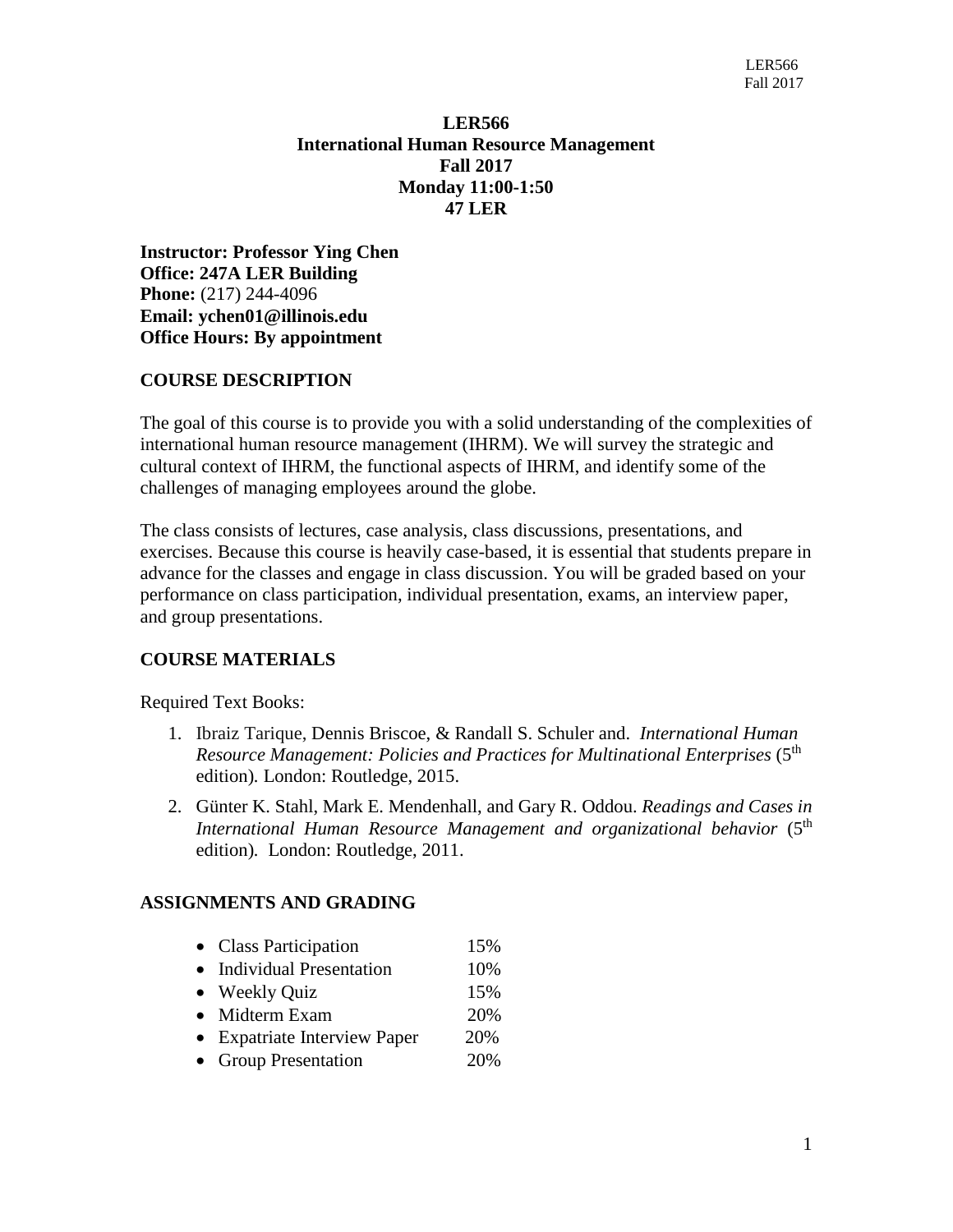*Class Participation***.** This course requires active participation in classes. The class participation will include your attendance and your contributions to the intellectual life of the classroom, demonstrated by your understanding of the assigned readings, your active involvement in class activities, and the meaningful questions or comments you raise during lectures and discussions.

Each student is allowed to miss no more than **TWO** classes in the semester and quizzes will not be counted into the grades for these two classes. However, students who miss two classes will not be eligible to drop the two lowest quiz scores. Every additional absence leads to **3** points cut in the final grade. In order to receive credits for this course, students are not allowed to miss more than four classes under any circumstances.

If a student has never missed a class (including the final presentations) throughout the semester they will be eligible to drop the two lowest quiz scores. If a student misses only one class, they will only be eligible to drop the lowest quiz score.

Students are expected to be punctual and engage in respectful interactions with each other. Any behaviors that would distract others in the classroom such as talking on the phone, texting, using the internet for things irrelevant to the course, and emailing are prohibited. Students' grades on class participation may be negatively affected if they engage in these distractive behaviors.

*Individual Presentation.* Every week a group of students will be assigned to make a 10 minute individual presentation for the following week regarding (1) topics assigned by the instructor or (2) your own observations, experiences, and insights related to IHRM that you would like to share and discuss in class in relation to readings and topics assigned to this course.

Students who are assigned to the individual presentation should email me their presentation PPT **TWO** days before the class (Saturday) before 10:00 PM.

Students should send the FINAL version of the PPT to the instructor before their presentations.

*Weekly Quiz.* In every teaching session you will need to complete a short quiz (5-10) minutes) on your readings. The quiz includes five questions in the format of the true/false, multiple-choice or filling in the blanks. Each quiz will deal with the chapter(s), articles and cases that I have assigned for that class session. I may administer a quiz at the beginning, middle or end of class. There are **NO** make-up quizzes.

*Midterm Exam (subject to change).* This will cover the readings, cases, and information contained in lectures prior to the exam. The test will be a take-home exam, and it is open book and open notes. You may not consult your colleagues for answers. The exam will include a few essay questions and one case analysis.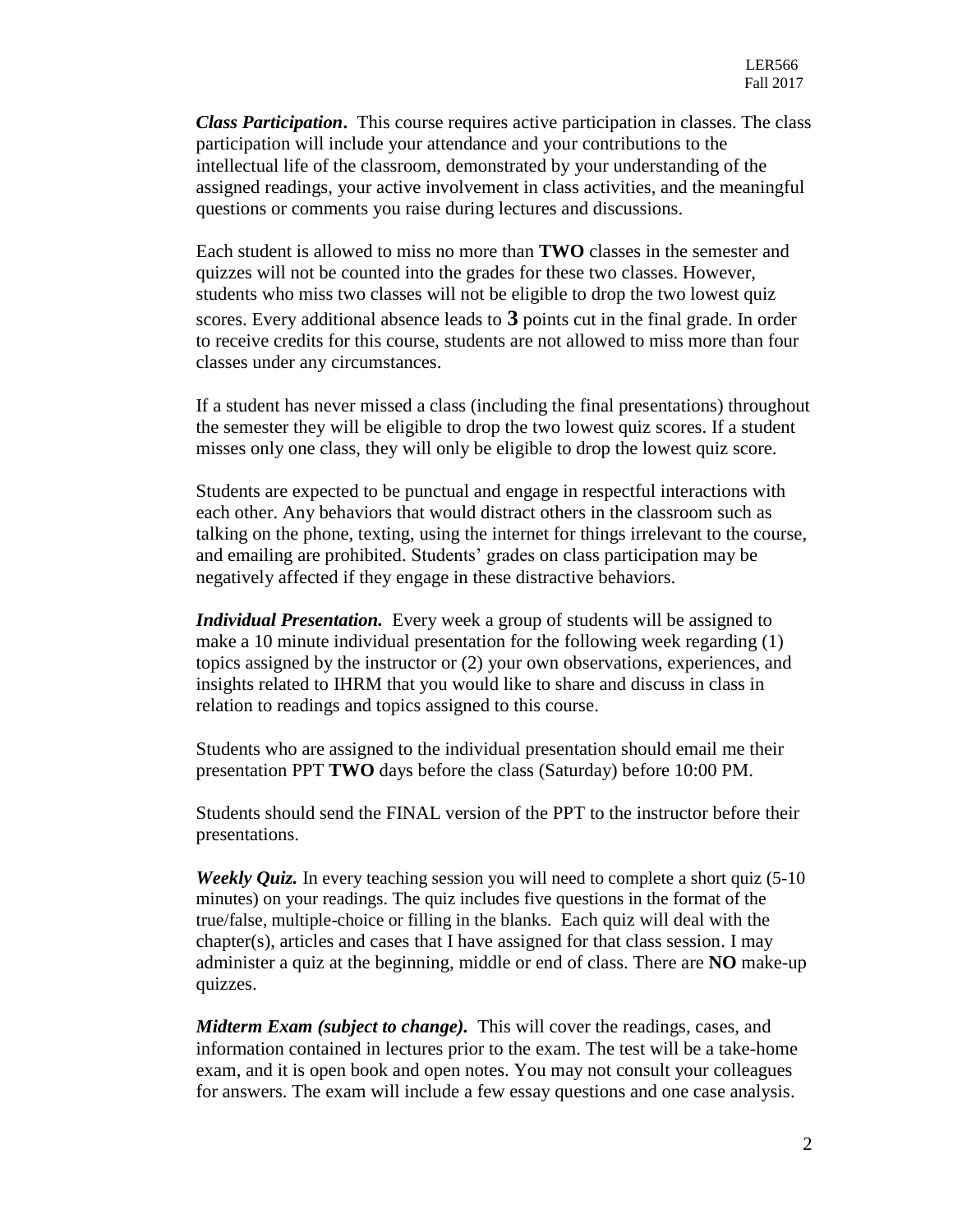### **Due Date: Monday, October 23, 2017 at 11:00 AM.**

### **Not submitting your mid-term exam on time will result in a 20% deduction from the mid-term grade for each day late.**

**Submission via Compass is required**. Students should submit their answers via Compass. If technical problems occur students should send their answers as an attachment in Word/or PDF format to my email listed at the beginning of the syllabus by the due date.

*Expatriate Interview Paper.* Each student is required to interview a business professional who works or worked outside his/her country of origin. The purpose of the assignment is to help students understand the challenges and advantages of working abroad. You can pair up with another student to help take notes but you will still each perform an interview, and must complete the paper independently.

The interview should include these elements:

- Basic demographic information (age/age range, gender, race, years employed at the company, nationality, etc.).
- What is the country of origin and what are the differences in culture between the country of origin and the country where the international assignment was located? Any cultural mishaps? How did you manage the difficulties and challenges of working abroad? If everything went smoothly and you did not encounter any difficulties could you please share how did you achieve it?
- How were you selected to work abroad? How long did you work there?
- Are you satisfied with your assignment, salary, and performance evaluation process?
- Did you experience any work-family conflict? How did you manage them?
- Did you experience any gender/race related discrimination? How did you handle it?
- What kind of HR assistance did you receive when you worked abroad? Any suggestions on what kinds of organizational help you wish you could have?
- Did you receive any "before departure" and/or "in country" training? If you did, do you think it was helpful?
- What lessons did you learn from your experiences?
- What advice would you give to other expatriates who may work in the country or area where you worked?
- What advice would you give to MNCs that may send expatriates to subsidiaries?

The paper should review the relevant literature, conduct in-depth analyses, report findings and recommendations. Six or more pages for the main text, double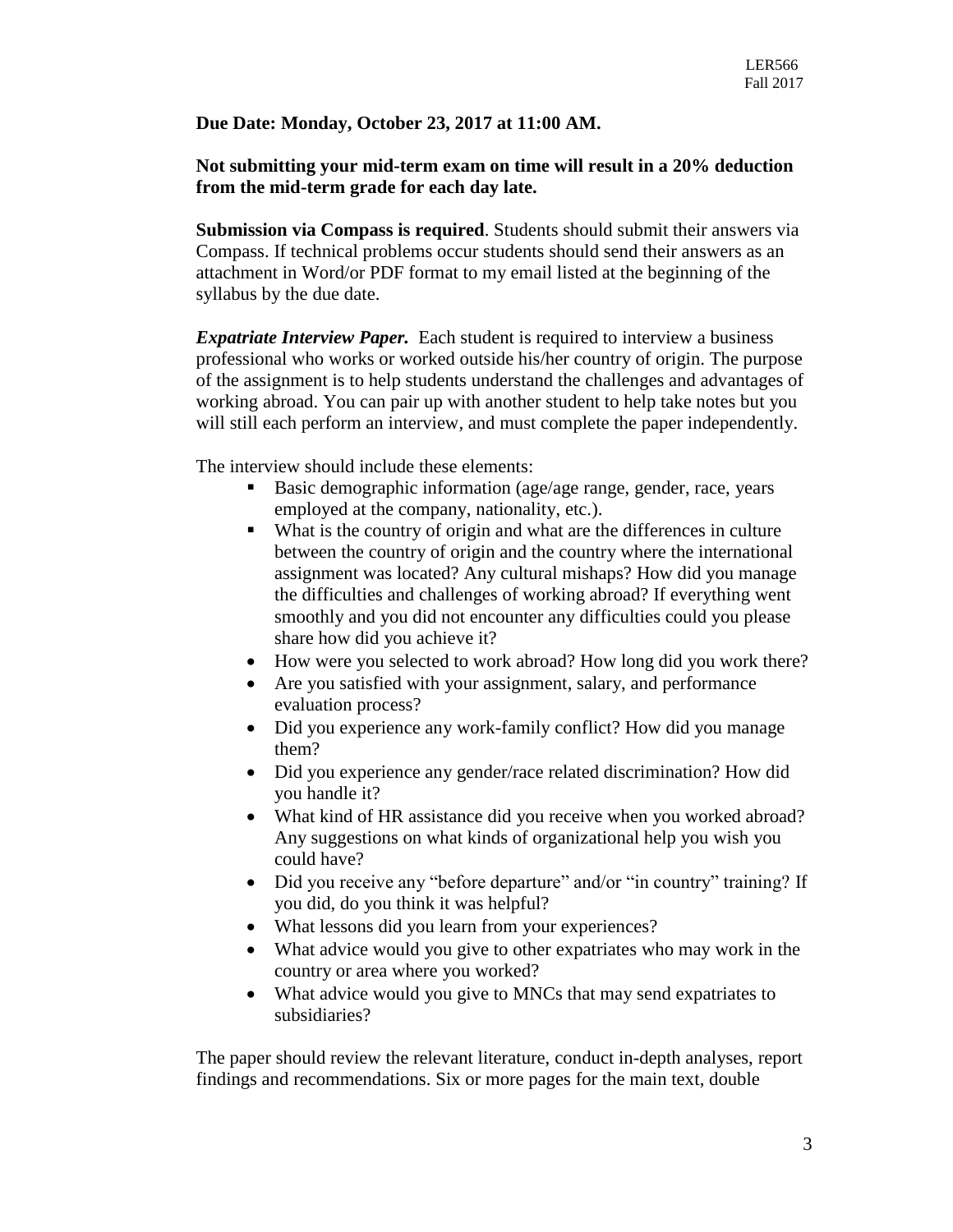spaced, in Times New Romans 12-point font, with margins of 1 inch. This paper must include an appendix with transcribed interview notes.

#### **Outline of the interview paper is due on October 23, 2017 at 11:00 AM Paper Due date: Monday, November 27, 2017 at 11:00 AM**

**Submission via Compass is required for paper submission.** If technical problems occur students should send their answers as an attachment in word/or PDF format to my email listed at the beginning of the syllabus by the due date. **Not submitting your paper on time will result in a 10% deduction from the paper grade for each day late.** 

*Group Project and Presentation.* Group project is research oriented. Each student will participate in a group analysis of a particular topic. Students should not repeat solely what they have already learned in class. Instead students are expected to conduct research, read relevant research literature and present with new and fresh information. It is acceptable to integrate materials from the interview paper into the group presentation.

Each group will make a 20 minute presentation to the class about their topic at the end of the semester. When presenting, it is recommended that each of the group members present some parts of the work. Topics of the group presentation are listed at the end of this syllabus. With permission from the instructor students are allowed to choose a topic of their own choice that is beyond the listed recommended topics.

Students should make sure to properly reference all materials used to construct your points. Within groups, peers will evaluate group-member contributions. Within the class, those listening to presentations (meaning the instructor and all of the students) will evaluate the quality of the presentation. It is presentation only; no written paper is required for group presentation.

The group leader should send the final version of the group project PPT to the instructor no later than 9 am, April 24 or May  $1<sup>st</sup> 2017$ , depending the presentation day each group is assigned to.

#### **Preliminary outline of the group project is due on November 6, 2017 at 11:00 AM**

### **HONOR CODE**

The **midterm exam** is an individual assignment. It will be open book, so you can use any written material from class, PowerPoint slides, and notes. When writing the exam, you can quote from written materials, but if you do so, indicate that you are quoting. Also, in answering questions, I would like to know that you know the answer. So, quoting a phrase or sentence is acceptable, but beyond that make sure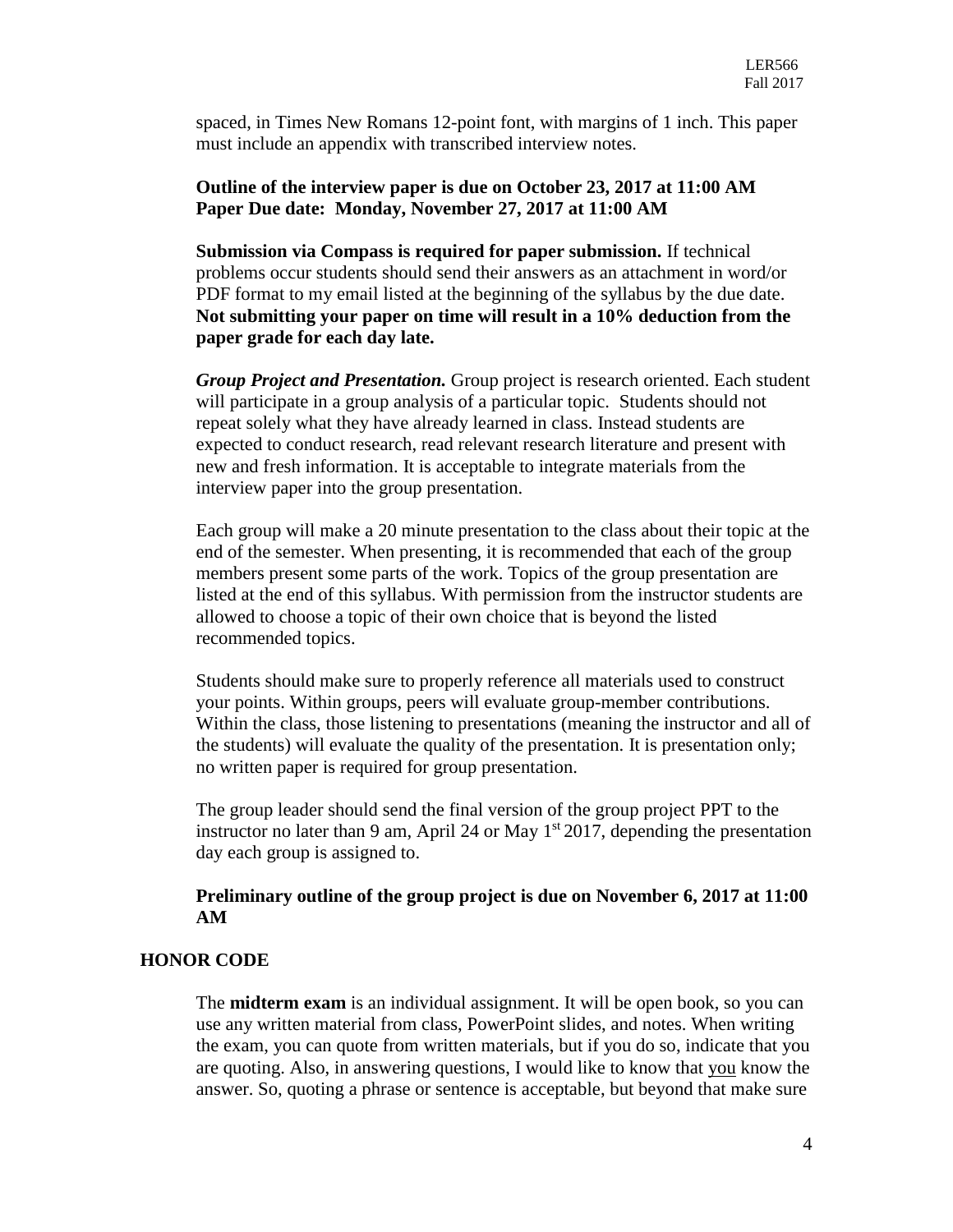the answer is in your own words. For the **expatriate interview paper**, you can pair up with other students to conduct interviews but the paper has to be written independently. For **group assignments**, it is expected that all members of a group contribute equally to the assignment. If a group member receives marks of "marginal" or "check out" from all or the majority of the group members they may receive a significant deduction of points of the group presentation grade.

All members of this class should abide by the University's standards for academic integrity. Violations of the honor code, in the form of plagiarism, cheating on exams/quizzes, and the like, will be penalized according to the steps outlined in the UIUC Code of Policies and Regulations.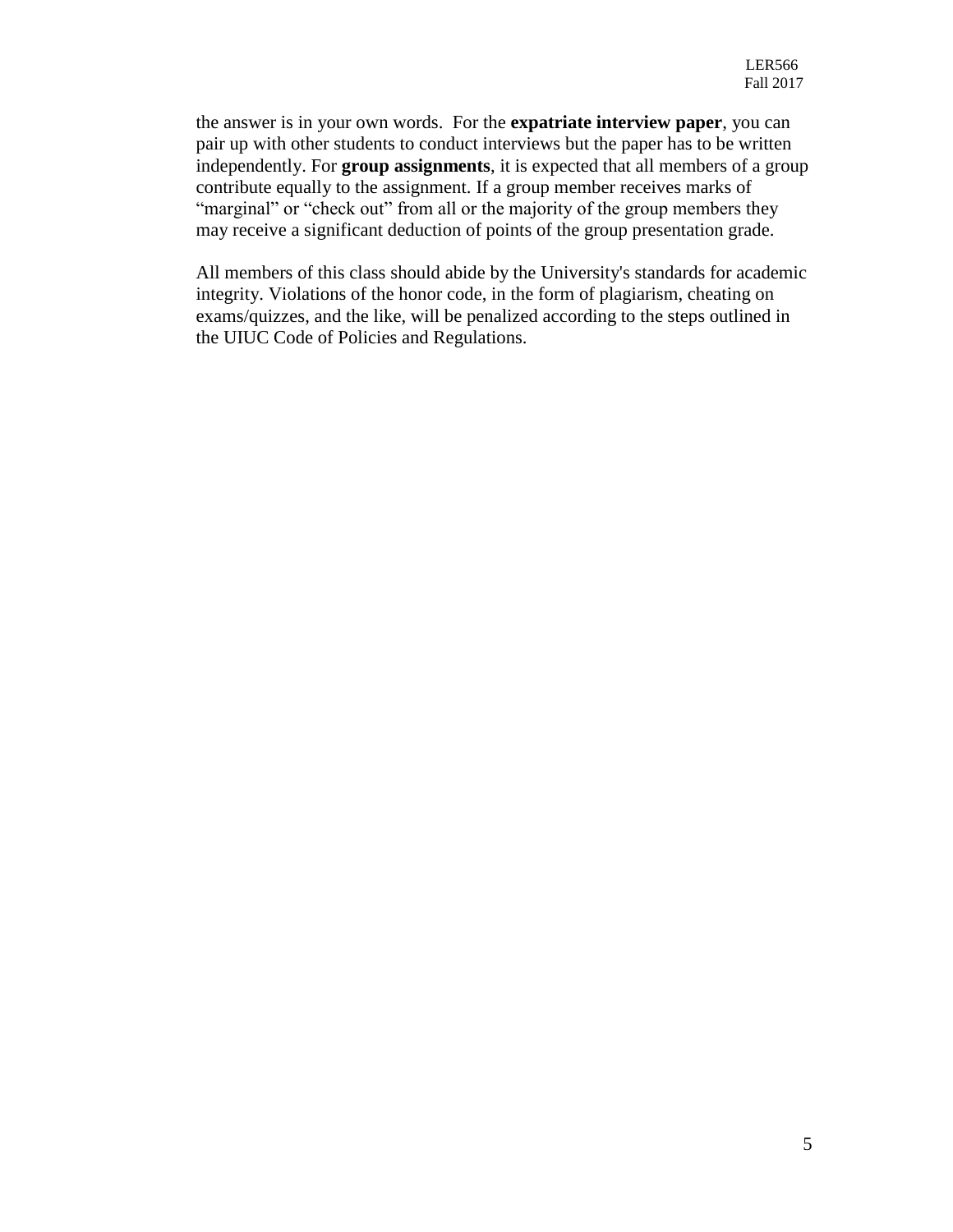#### **Class Schedule Spring 2017 (Tentative, Subject to Change)**

| <b>Week</b>             | Date '2017   | <b>Topic</b>                                                      | <b>Chapter/Case/Readings</b>                                                                                                                                                                                                                                                                                               |  |
|-------------------------|--------------|-------------------------------------------------------------------|----------------------------------------------------------------------------------------------------------------------------------------------------------------------------------------------------------------------------------------------------------------------------------------------------------------------------|--|
| $\mathbf{1}$            | August 28    | The Internationalization of HRM                                   | 1. Tarique et al., Chapter 1<br>2. Case: Peter Hanson: Building a word-class product center for<br>HI Tech Systems in China. In Stahl et al., pp. 62-70.<br>3. Evans, P., & Pucik, V., & Bjorkman, I, Putting the challenges of<br>international human resource management into perspective. In<br>Stahl et al., pp. 3-23. |  |
| $\overline{2}$          | September 4  |                                                                   | Labor Day<br><b>No Class</b>                                                                                                                                                                                                                                                                                               |  |
| $\overline{\mathbf{3}}$ | September 11 | <b>Strategic International HRM</b>                                | 1. Tarique et al., Chapter 2 and Chapter 3<br>2. Movie case: outsourced (2006 film) directed by John Jeffcoat<br>Available at Amazon instant video. Need to pay to watch it                                                                                                                                                |  |
| $\overline{\mathbf{4}}$ | September 18 | <b>Cultural Issues and IHRM</b><br>(Between Cultural Differences) | 1. Tarique et al., Chapter 5<br>2. Case: Four seasons goes to Paris. In Stahl et al., pp. 74-104<br>3. Leader without borders. In Stahl et al., pp. 190-208                                                                                                                                                                |  |
| 5                       | September 25 | <b>Cultural Issues and IHRM</b><br>(Within Cultural Differences)  | 1. Roberson, L. & Kulik, C.T. Stereotype threat at work. In Stahl<br>et al, pp. 410-433.<br>2. Movie case: Crash (2004 film) directed by Paul Haggins<br>3. Fitzsimmons, S.R., Miska, C., & Stahl, G.K. Multicultural<br>individuals: What can they bring to global organizations? In Stahl<br>et al., pp. 167-184.        |  |
| 6                       | October 2    | International Employment Law, Labor<br>Standards, and Ethics      | 1. Tarique et al., Chapter 6<br>2. Case: Levis Strauss & Co.: Addressing child labor in<br>Bangladesh. In Stahl et al., pp. 446-457.                                                                                                                                                                                       |  |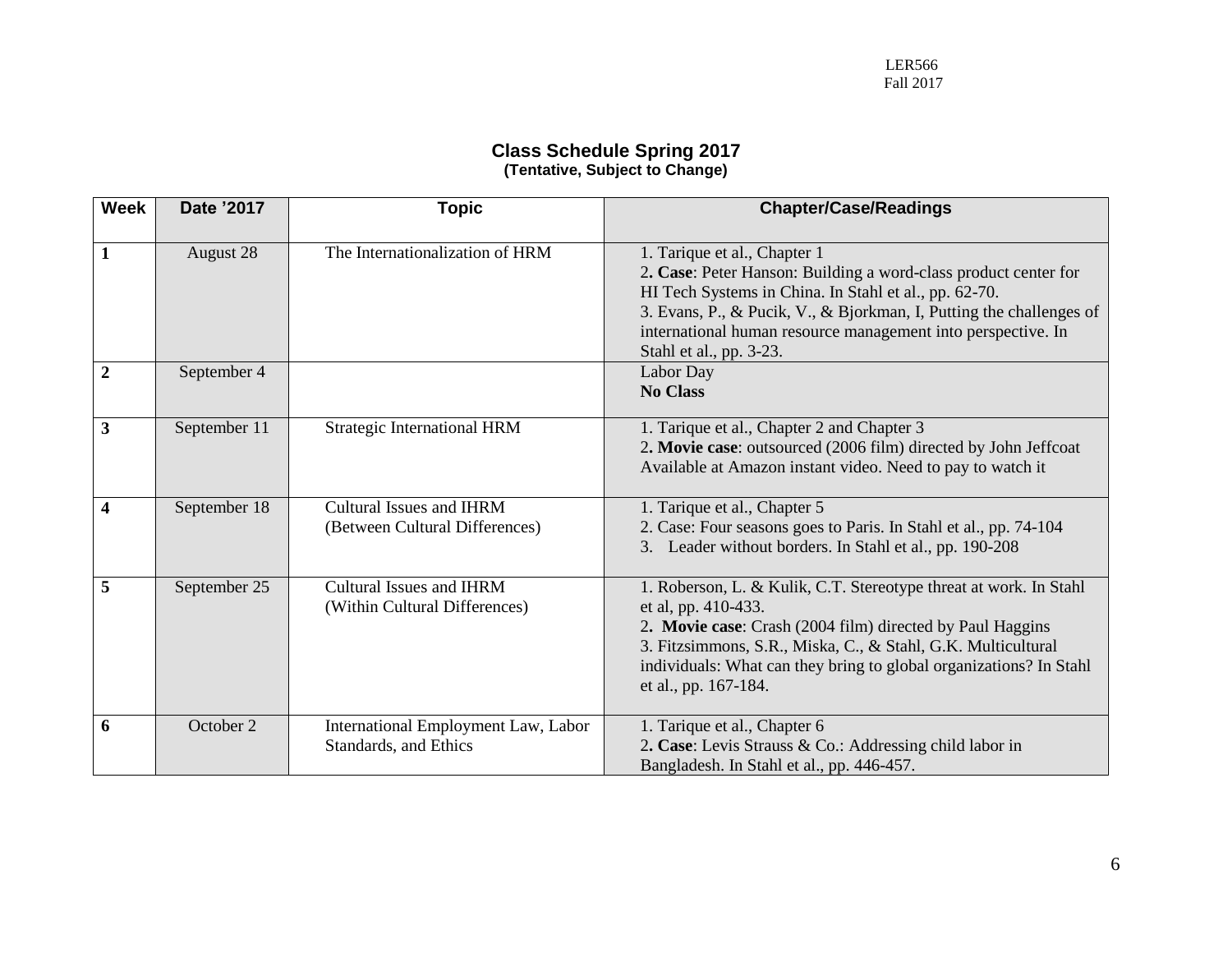|    |             |                                                                                                   | 3. Donaldson, T. When is different just different, and when is<br>different wrong. In Stahl et al., pp. 383-396.                                                                                                                                                                                                                                                      |
|----|-------------|---------------------------------------------------------------------------------------------------|-----------------------------------------------------------------------------------------------------------------------------------------------------------------------------------------------------------------------------------------------------------------------------------------------------------------------------------------------------------------------|
| 7  | October 9   | International Workforce Planning and<br>Staffing                                                  | Tarique et al., Chapter 8<br>Case. 8.1 Firms woo executive from third countries in Tarique<br>et al, page 241.<br>3. Case: Strategic forecasts and staffing formulation: Executive<br>and managerial planning for Bosch-Kazakhstan (will be provided)                                                                                                                 |
| 8  | October 16  | <b>Take-home Midterm Exam Week</b>                                                                | No Class                                                                                                                                                                                                                                                                                                                                                              |
| 9  | October 23  | International Recruitment, Selection,<br>and Repatriation<br><b>Take-home Midterm Exam due</b>    | Tarique et al., Chapter 9<br>1.<br>Case 9.1 A world marketplace for jobs in project-based<br>2.<br>work environment. In Tarique et al., pp.278-279.<br>Case: Recruiting a manager for BRB, Israel. In Stahl et al.,<br>pp. 276-281                                                                                                                                    |
| 10 | October 30  | International Training and<br><b>Management Development</b><br>Outline of the interview paper due | 1. Tarique et al., Chapters 10 (including case 10.1)<br>2. Case 10.1: Management Training in Africa (Malawi). In<br>Tarique et al., page 321-322<br>3. Case: Fred Bailey: An innocent Abroad. In Stahl et al., pp. 269-<br>275.                                                                                                                                       |
| 11 | November 6  | <b>International Compensation</b><br>Outline of the group project due                             | 1. Tarique et al., Chapter 11<br>Case: 11.1 Compensation problems with a global<br>2.<br>Workforce. In Tarique et al., pp. 373-374<br>Case: Expatriate compensation at Robert Bosch GmbH:<br>Coping with modern mobility challenges<br>4. Toh, S. M., & DeNisi, A. S. A local perspective to expatriate<br>success: Executive overview. In Stahl et al., pp. 246-268. |
| 12 | November 13 | Project Day                                                                                       | Each group will meet with the instructor to discuss the topic of<br>their projects                                                                                                                                                                                                                                                                                    |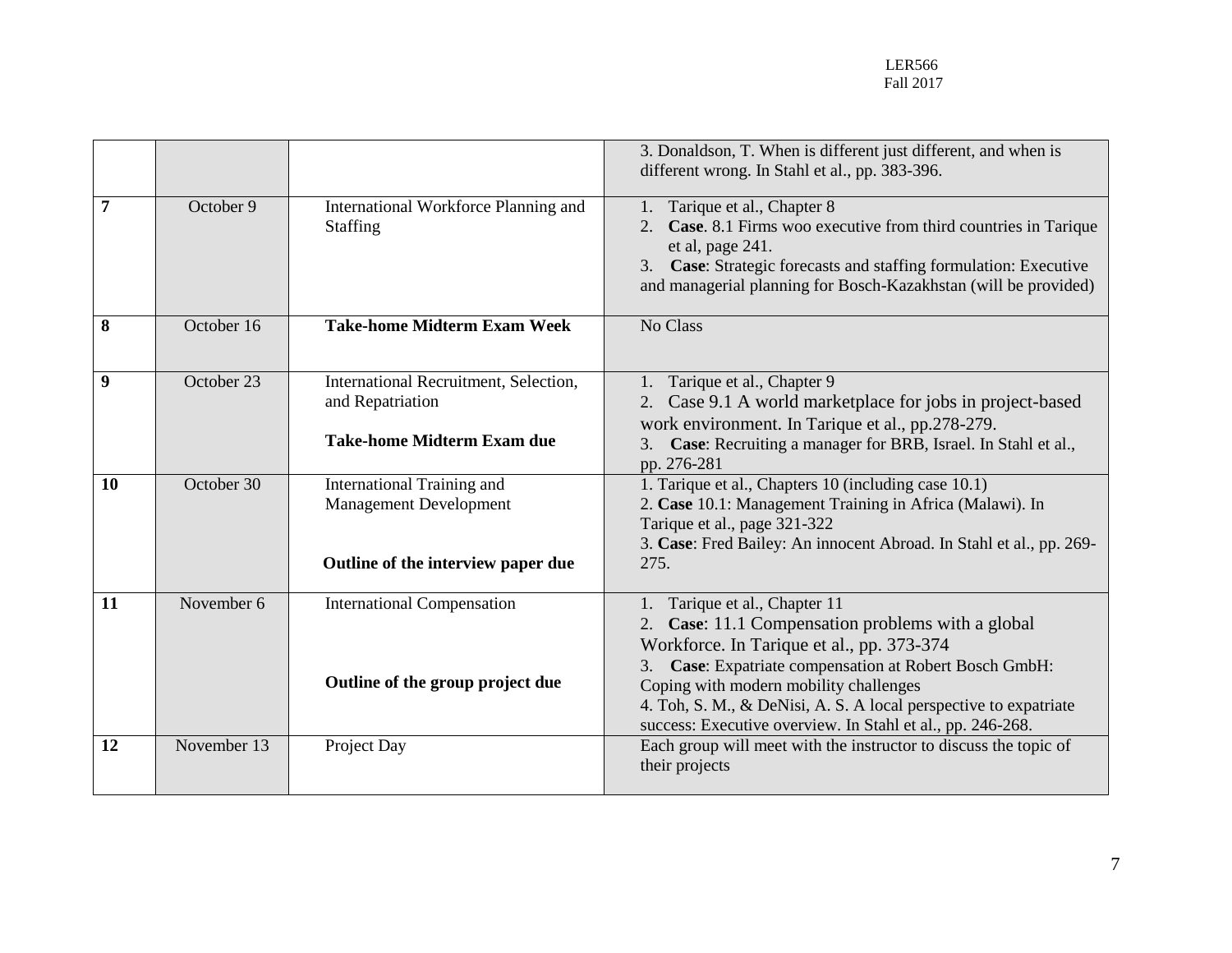| 13 | November 20 |                                                                                       | Thanksgiving Week<br><b>No Class</b>                                                                                                                                                                                                                                                                                                  |
|----|-------------|---------------------------------------------------------------------------------------|---------------------------------------------------------------------------------------------------------------------------------------------------------------------------------------------------------------------------------------------------------------------------------------------------------------------------------------|
| 14 | November 27 | <b>International Employee Performance</b><br>Management<br><b>Interview Paper due</b> | 1. Tarique et al., Chapter 12 (including case 12.1)<br>2. Case: Andreas Weber's reward for success in an international<br>assignment: A return to an uncertain future. In Stahl et al., pp.<br>283-286.<br>3. Oddou, G., & Mendenhall, M., Expatriate performance<br>appraisal: Problems and solutions. In Stahl et al., pp. 236-245. |
| 15 | December 4  | People Issues in Alliances and Mergers                                                | 1. Tarique et al., Chapter 4 (including case 4.1)<br>2. Case: Lenova-IBM: Bridging cultures, languages, and time<br>zones. In Stahl et al., pp. 351-365.<br>3. Case: Bavarian Auto Works in Indonesia. In Tarique et<br>al., pp.503-508.<br>4. Brett et al. Managing multicultural teams. In Stahl et al., pp.<br>289-298             |
| 16 | December 11 | <b>Group Presentations</b>                                                            | Note: Recommended topics are listed on next page                                                                                                                                                                                                                                                                                      |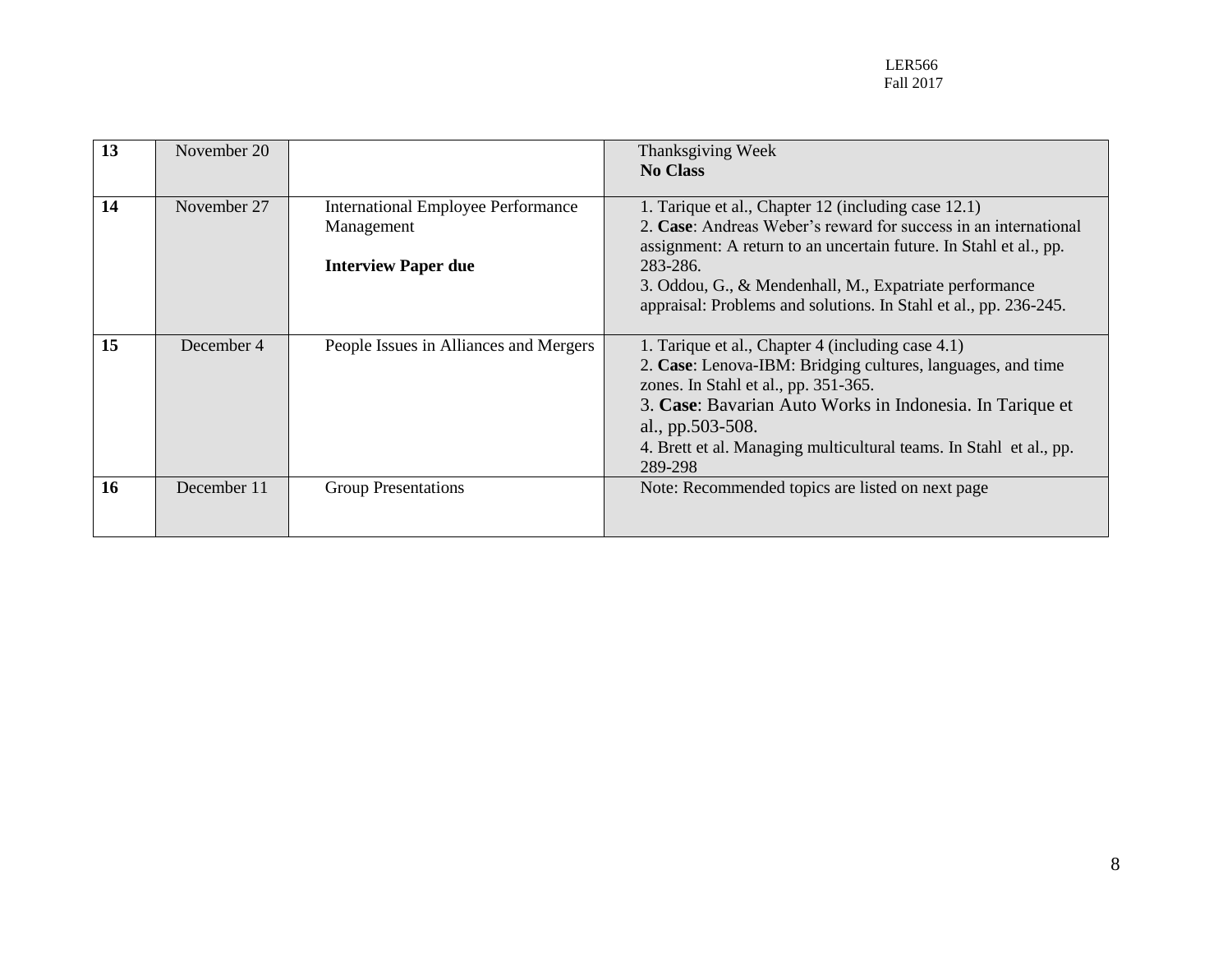## **Group Presentation Topics**

### **Note: It is NOT required to cover all bullets under a topic.**

### *Group Presentation Topic #1. Key Issues in International Staffing*

- Potential differences in recruiting and selection criteria between domestic HR practices and IHRM policy and practices in the home country
- Potential different staffing approaches as related to countries chosen for comparative analysis
- What is the best staffing strategy for starting new multinational facilities (leverage local talent versus sourcing talent globally)?
- How should MNCs respond to talent poaching?

#### *Group Presentation Topic #2 Compensation issues within the international workforce*

- Equity issues within the international workforce including pay gaps and pay differentials
- Compensation policies in different countries
- Challenges to employee motivation and workplace morale

### *Group Presentation Topic #3 Performance Management of International Employees*

- Factors affecting international employee performance
- Validity or effectiveness of performance appraisals
- New trends in performance management of international employees

### *Group Presentation Topic #4 Career Developments through International Assignments*

- The importance of career development planning for international assignees
- Challenges of career development planning and implementation
- How to manage repatriation
- The relationship between international assignments and career success

### *Group Presentation Topic #5 Cross-Cultural Leader-Member Relational Models*

- Different/similar leader-member relational models in different countries/cultures
- What are the positive effects of such close relationship? What are the negative effects of such close relationship?
- Provides constructive advice and suggestions to expatriates on what they should do in dealing with different leader-member relational expectations in different cultural contexts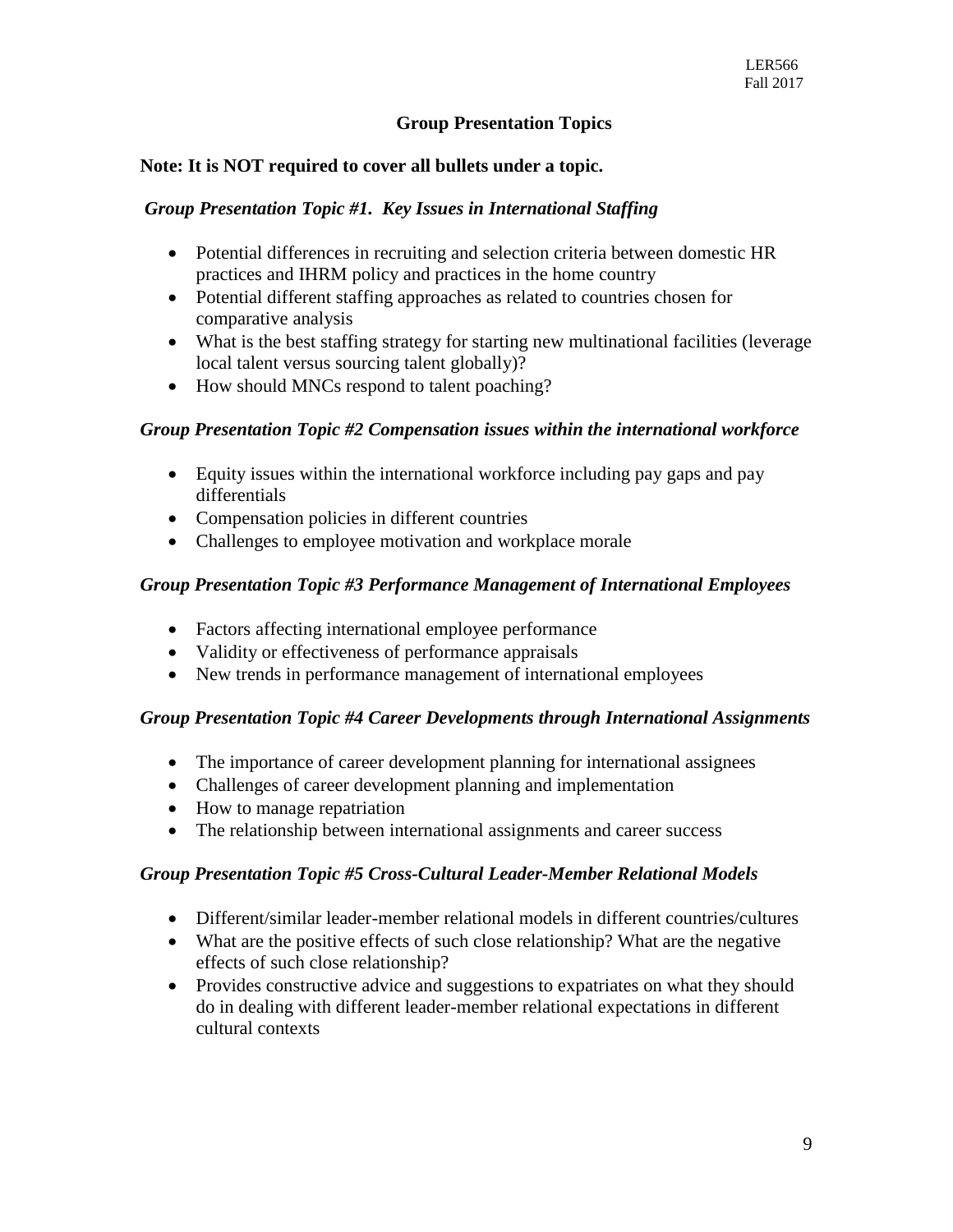# *Group Presentation Topic #6 Cross-Cultural Work-Family Conflict*

- How people in different societies tend to view work-family relationship differently and make work-family adjustment in different ways
- Impact of family on expatriate adaptation, performance and retention, and IHRM policies and guidelines in support of cross-cultural work-family adjustments
- Dual career couple issues for international assignees and MNCs' HR strategies and policies
- Implications for developing culturally appropriate IHRM policies and support services

# *Group Presentation Topic #7 Cross-Cultural Gender Issues*

- Comparative country/firm contexts
- Career opportunities and challenges for women expatriates versus their male counterparts
- Key gender issues related to expatriates that MNCs should consider
- Firm HR policy evaluation and recommendations

# *Group Presentation Topic #8 Labor Union and International Industrial relations*

- Local or regional regulations and labor law,
- Union organizing practices and their impacts on international business expansion
- IHRM policy guidelines and recommendations

# *Group Presentation Topic #9 The Role of IHRM in Cross-Cultural Ethical Issues and Corporate Social Responsibility*

- Conflicting issues in the country/firm contexts, such as work conditions, fair pay, fair labor, subcontractors, bribery, environmental concerns, charity activities, etc.
- Normative principles and standards
- Recommended policies, procedures, and practices

# *Group Presentation Topic #10 MNCs from (headquartered in) the Developing Countries*

- The overview of MNCs from the developing countries
- Challenges they face when they try to enter the markets of the developed countries
- How should they select, train, evaluate, pay and retain their expatriates?
- IHR policies evolvement and challenges for MNCs from the developing countries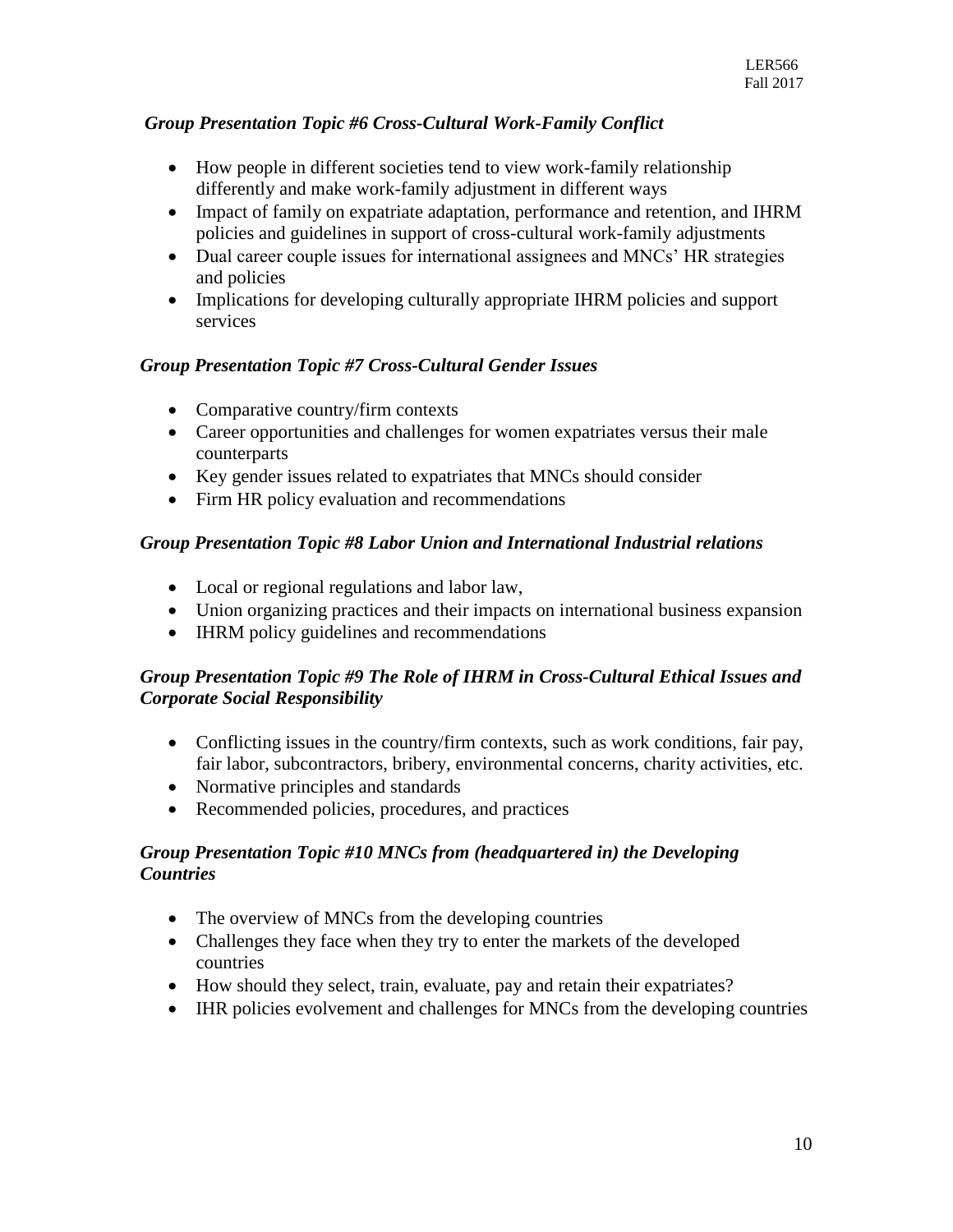## *Group Presentation Topic #11 Global Talent Management and the MNE*

- How do MNEs evaluate and manage global talent issues (e.g., the definitions of talent across cultures; availability of talent; relative competencies across locations)?
- What are the key competencies for individuals to become international assignees? What are the corresponding HR practices to identify and develop them?
- How to deal with the geographic dispersion (extent of coordination across borders needed) and multiculturalism/multilingualism (extent of coordination among people from diverse cultures and native languages needed) of international teams?

## *Group Presentation Topic #12 Strategic HRM in the MNE*

- How do institutional, cultural and other contextual factors affect the development, implementation, and effectiveness of HRM practices in MNEs?
- How does centralization/localization strategy affect firms' performance?

## *Group Presentation Topic #13 Global Leadership*

- What are the main dimensions of global leadership?
- How an individual develops his/her global leadership skills?
- How MNCs develop their global leadership pipelines?

### *Group Presentation Topic #14 Managing Immigrants*

- Demographic structure of immigrants in the U.S.
- Challenges faced by HR when managing immigrants
- Suggestions on how to manage immigrants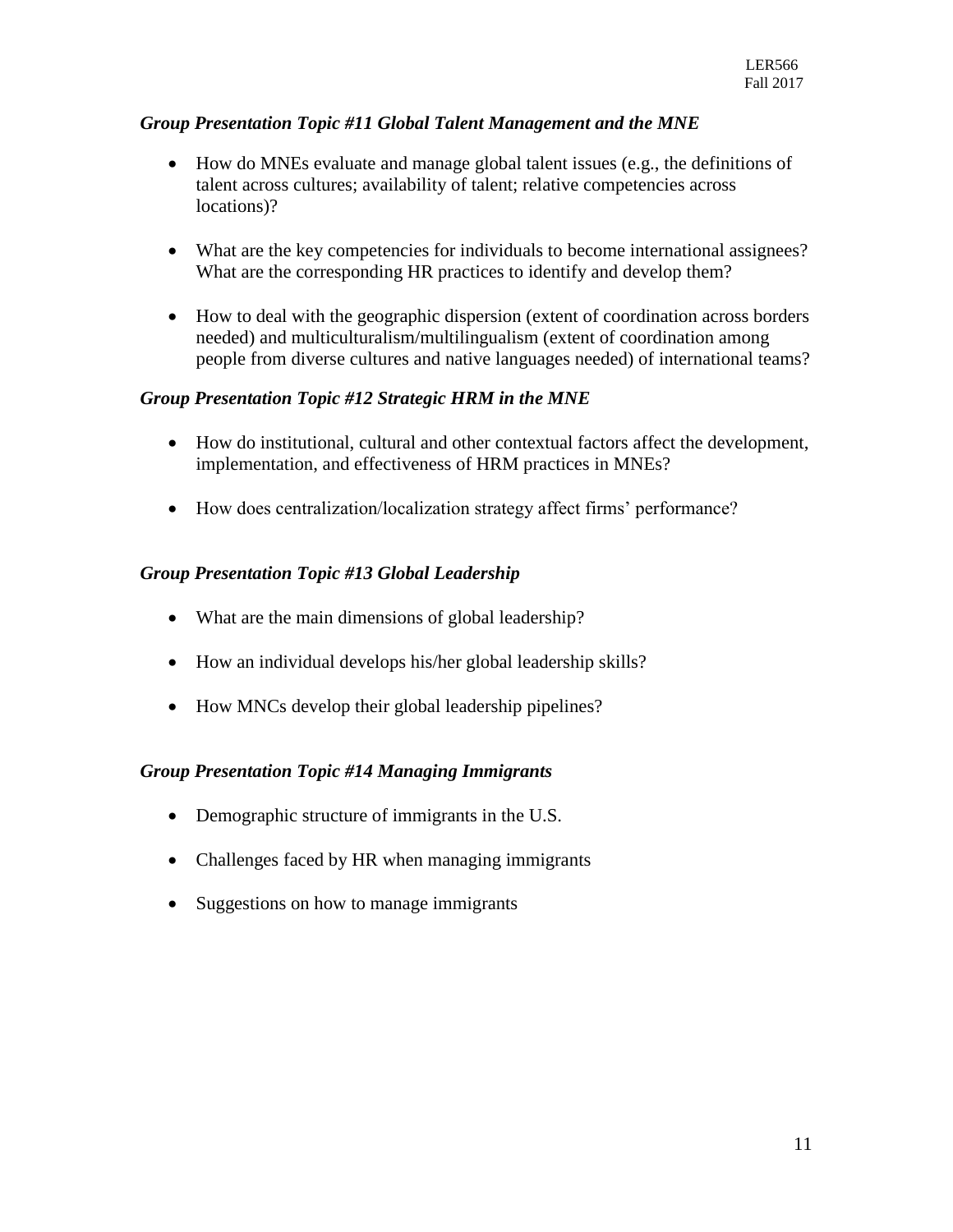## **Appendix Grading Scheme**

| Grade          | Percentage |
|----------------|------------|
| A              | 96-100%    |
| $A-$           | 92-95.99%  |
| $B+$           | 88-91.99%  |
| B              | 84-87.99%  |
| $B-$           | 80-83.99%  |
| $C+$           | 77-79.99%  |
| $\mathbf C$    | 73-76.99%  |
| $\overline{C}$ | 70-72.99%  |
| $D+$           | 67-69.99%  |
| D              | 63-66.99%  |
| $D-$           | 60-62.99%  |
| $\mathbf{F}$   | Below 60%  |

## **Class participation:**

0: absence

5: Present, but no or irrelevant comments/questions; passive spectators.

8: Participation in group discussion

10: In addition to group discussion participation, a student has individual comments/questions that enhance the learning of fellow students by integrating conceptual frameworks, assigned readings, or personal experiences.

## **Interview Paper:**

| The quality of the interviews (30%) | Detailed, original transcribed interview<br>notes. In-depth interview.<br>Interview note should be written in cohesive.<br>paragraphs, rather in broken phases.                                           |
|-------------------------------------|-----------------------------------------------------------------------------------------------------------------------------------------------------------------------------------------------------------|
| Content of the paper (50%)          | Clearly describe the research methods $(5\%)$<br>Sufficiently review the relevant literature<br>$(10\%)$ and report findings from the<br>interview $(15%)$<br>The quality of the recommendations $(20\%)$ |
| Structure of the paper $(10\%)$     | A clear, logical organization with well-<br>developed major points                                                                                                                                        |
| Writing $(10\%)$                    | Well written, free of grammatical and<br>spelling errors.                                                                                                                                                 |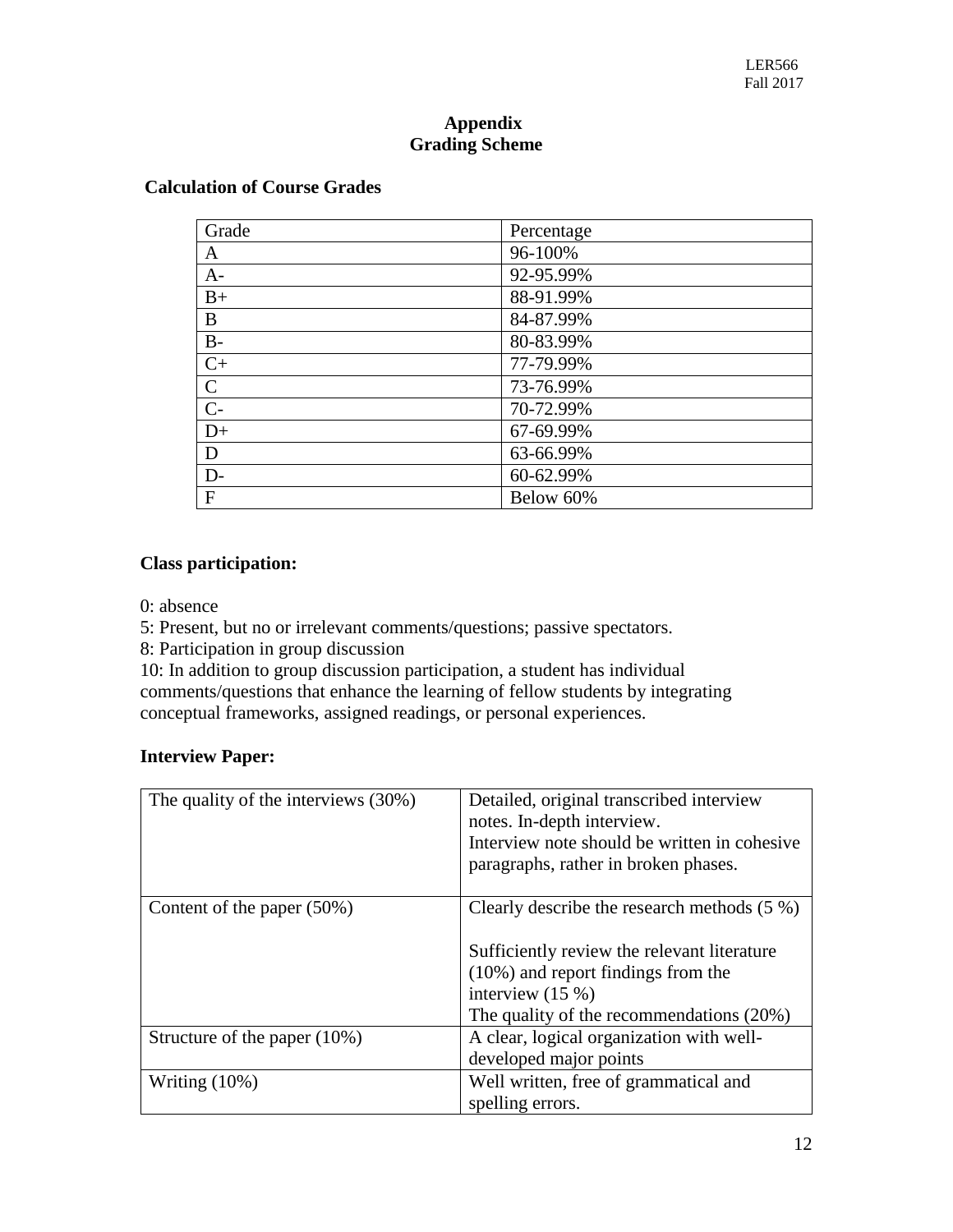**Below is an excellent example of a transcribed note for one of the required questions for the expatriate interview paper.** The interviewee is a White male American who worked in Brazil for two years.

### **Questions: What are some differences in culture you experienced between US and Brazil? Any cultural mishaps?**

- *There were many differences in culture I witnessed. I was in an entirely different country, an entirely different continent actually, so I experienced a lot of confusion and awkwardness. Brazilians are very different than Americans in a lot of ways, specifically in terms of social and business etiquette. When I first arrived there I had to get used to socializing before starting a meeting. As an American it was ingrained in me to start discussing business immediately, but in Brazil it is quite the opposite. Brazilians highly value relationships, even working ones. They will want to get to know you before mentioning anything work related. It took me a little while to adjust to that.*
- *My first several weeks in the office with my new coworkers were pretty challenging. Anytime you move to a new position or job, it is going to be, at least to a small degree, difficult, but if you move that position to a different country, then it becomes a different conversation. I had to encounter a variety of different social norms and factors that I had never been exposed to before. When delivering presentations, it is perfectly acceptable for people in the audience to interrupt you. Here in the US we would consider this rude, but there it is normal and shows that the audience is paying attention. The first few times this happened to me at work I became frustrated with the constant interjecting, so eventually I asked them politely, to please save their questions until I was finished. I realized this was a big mistake, because at the end no one asked any questions, it was as if they were almost ignoring me. After the meeting, one of my coworkers who was informally given the role as my mentor, told me to not ever do that again. When I looked confused he explained the custom to me that interrupting someone when they are speaking is acceptable.*
- *My US manager came for an onsite visit a couple times during my assignment and he did not adjust well to the close quarters that Brazilians adhere to. They tend to stand closer to you during conversations than Americans are normally comfortable with. They will also tend to make physical contact with you while talking like reaching out to touch your arm or shoulder. My manager would often flinch or appear uncomfortable, which is not good to do because it can be seen as disrespectful and at times insincere.*
- *My largest struggle was with scheduling meetings. In Brazil it is custom to send out meeting invites two to three weeks in advance, and then it also has to be confirmed in writing. This was rather difficult for me to get used to, because in my old position in the US only the very important meetings were scheduled that*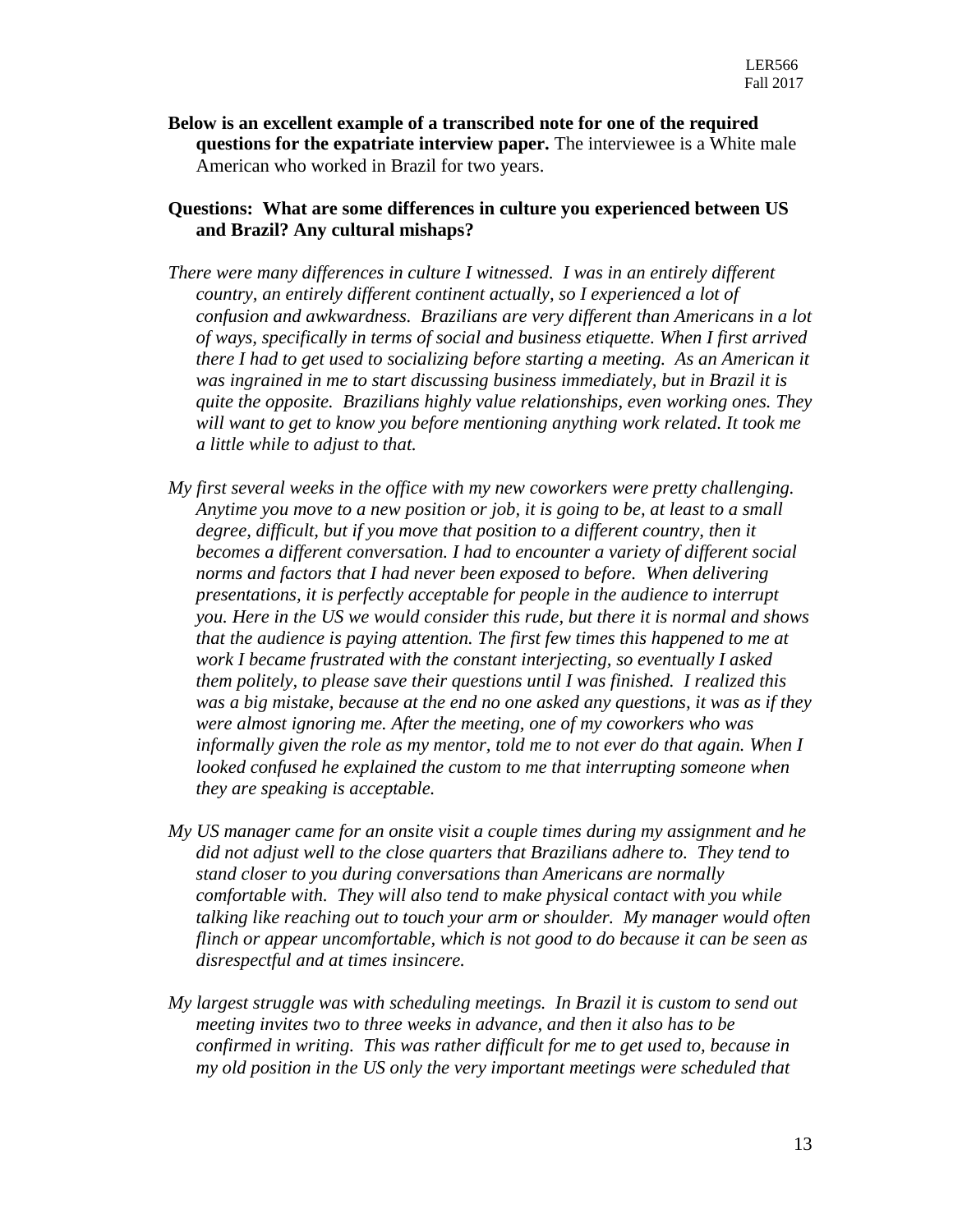*far in advance. So I had to do a lot more planning ahead of time so I could ensure I covered everything I wanted to in meetings.*

*My wife and I encountered a cultural mishap together when we were invited to a coworker's house for a dinner party. I was told at work that the dinner party would begin at 8 pm. I told my wife the time, we stopped by the market beforehand to pick up some flowers to give to our hostess. We did do one thing right, because in Brazil it is custom to bring the hostess flowers or a small gift when invited to their home. We arrived to the house about ten minutes after 8 o'clock, because that is what we would have done in the US. Americans tend to arrive to parties and dinners slightly after the time you were told so that's what we did. When we arrived to their house we noticed that only their cars were in the driveway, and most of the lights in their house were off. We knew that we were the first ones there so we decided to just go ahead and ring the doorbell and wait inside until the other guests arrived. We had to ring the doorbell several times, and finally my friend answered in his bathrobe. He looked very confused as to why we were there and hesitated for a few moments before inviting us in. His wife was still upstairs getting ready and when we looked in the kitchen only half of the food looked like it was ready to be served. We learned later after asking if we had gotten the time wrong, that in Brazil if you are invited to someone's house for dinner then you should arrive about 30 to 45 minutes late. If it is a dinner party or a large gathering then you should arrive a little over an hour late. Needless to say, my wife and I made sure we took our time getting ready for parties from then on.*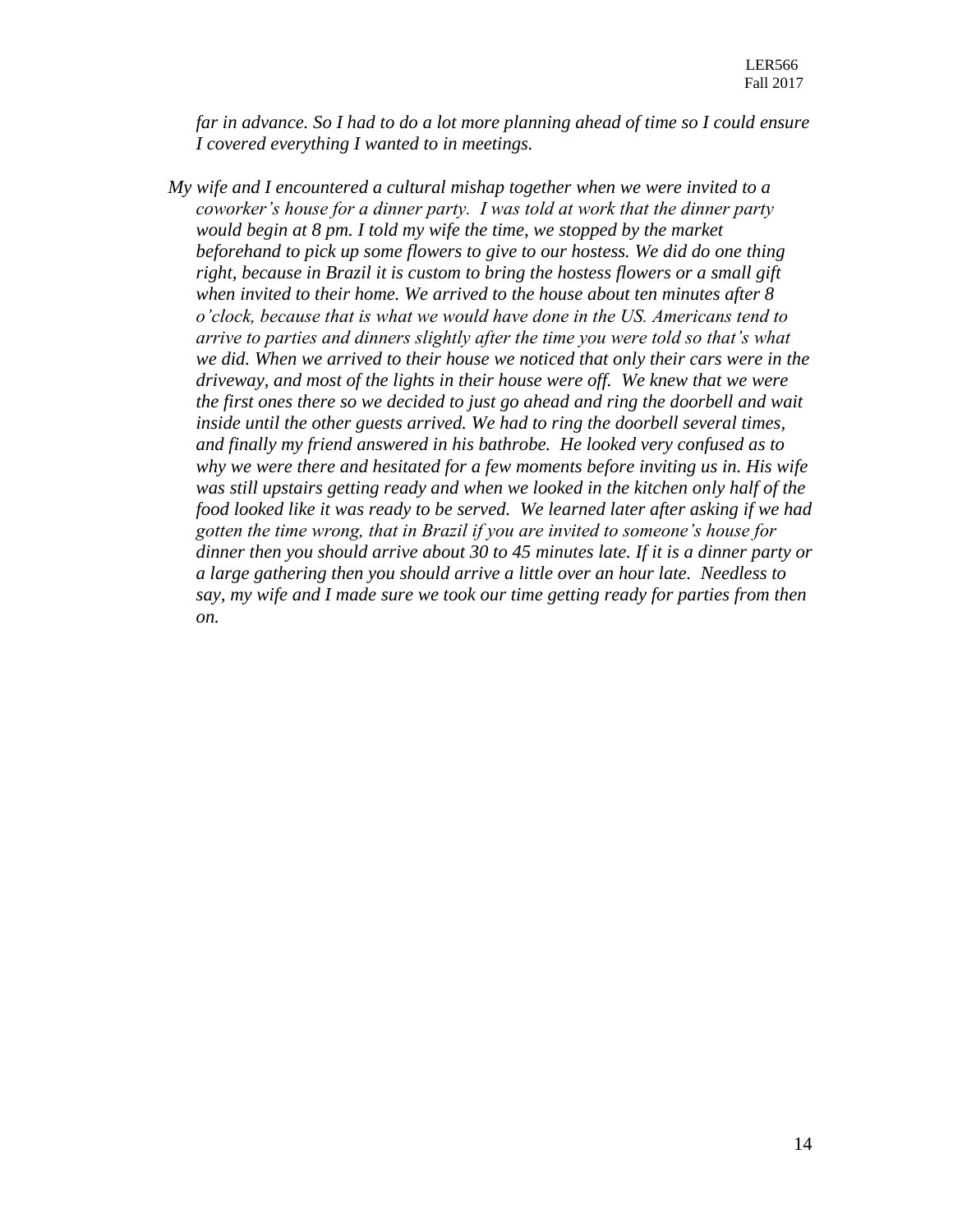#### **A Template for the Interview Paper**

I. Introduction Why it is important to study the topic of your choice The purpose of the paper The structure of the paper (optional)

II Review the relevant literature

III. Analysis and Findings a. Background information/methods The interviewee' basic information How did you know the interviewee? How was the interview conducted? How long did the interview last?

b. Findings

IV. Recommendations

a. To the interviewee/expatriates in general

b. To the organization

V. Conclusion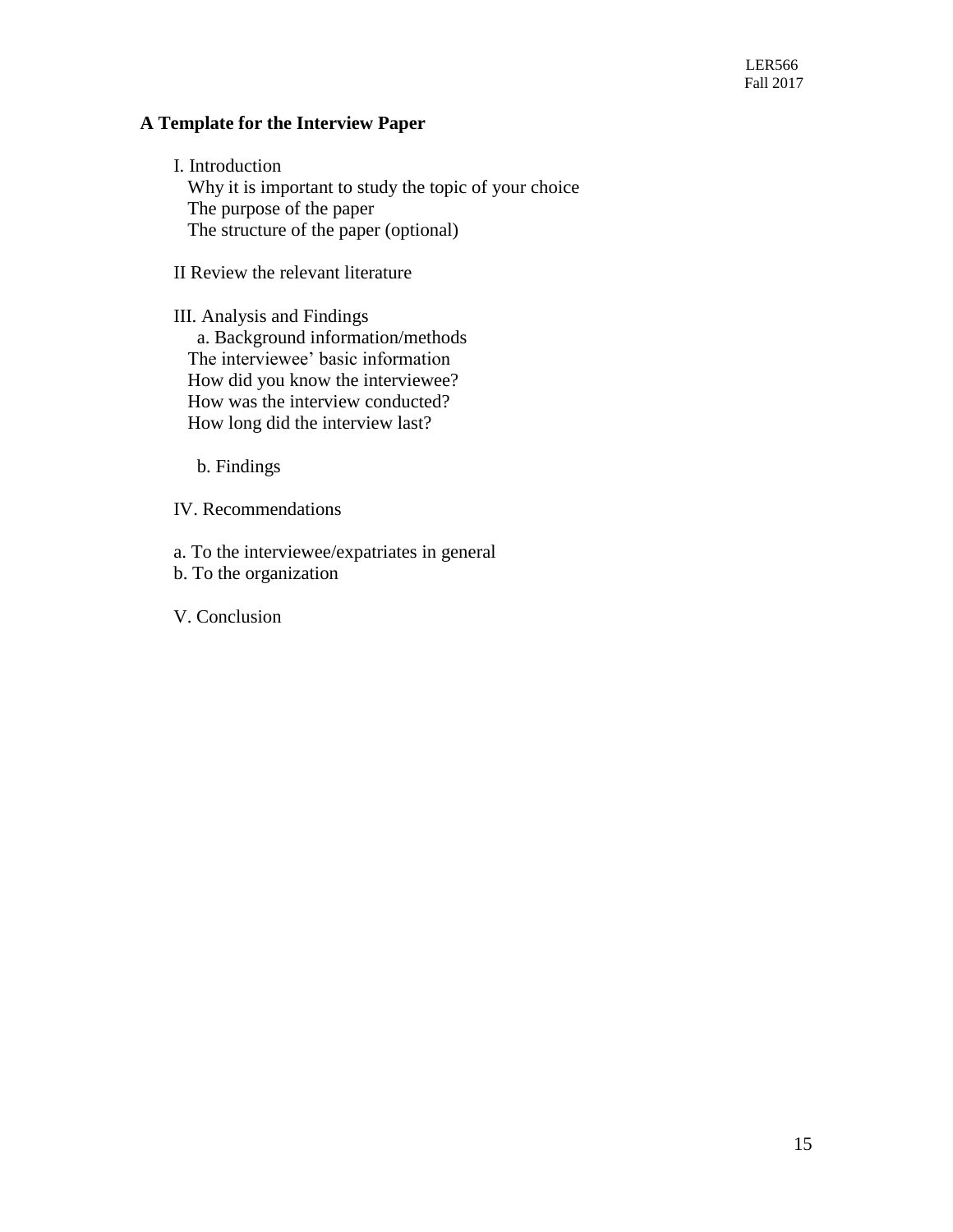## **Individual Presentation Feedback**

|              | Poor Quality |  | Excellent |
|--------------|--------------|--|-----------|
| Content      |              |  |           |
| Delivery     |              |  |           |
| Speech Body  |              |  |           |
| Visual/Board |              |  |           |
| Panel        |              |  |           |
| questions    |              |  |           |

Content (40%): whether the presenter demonstrates an in-depth knowledge of the topic/assigned articles

Delivery (20%): confidence, body language, eye contact, voice quality etc.

Speech body (20%): whether it is organized, and engaging

Visual (10%): whether it is effective; easy to see, no errors, adds meaning to the presentation.

Panel question (10%) whether show clear understanding of the questions and answer them with ease and expertise.

Comments: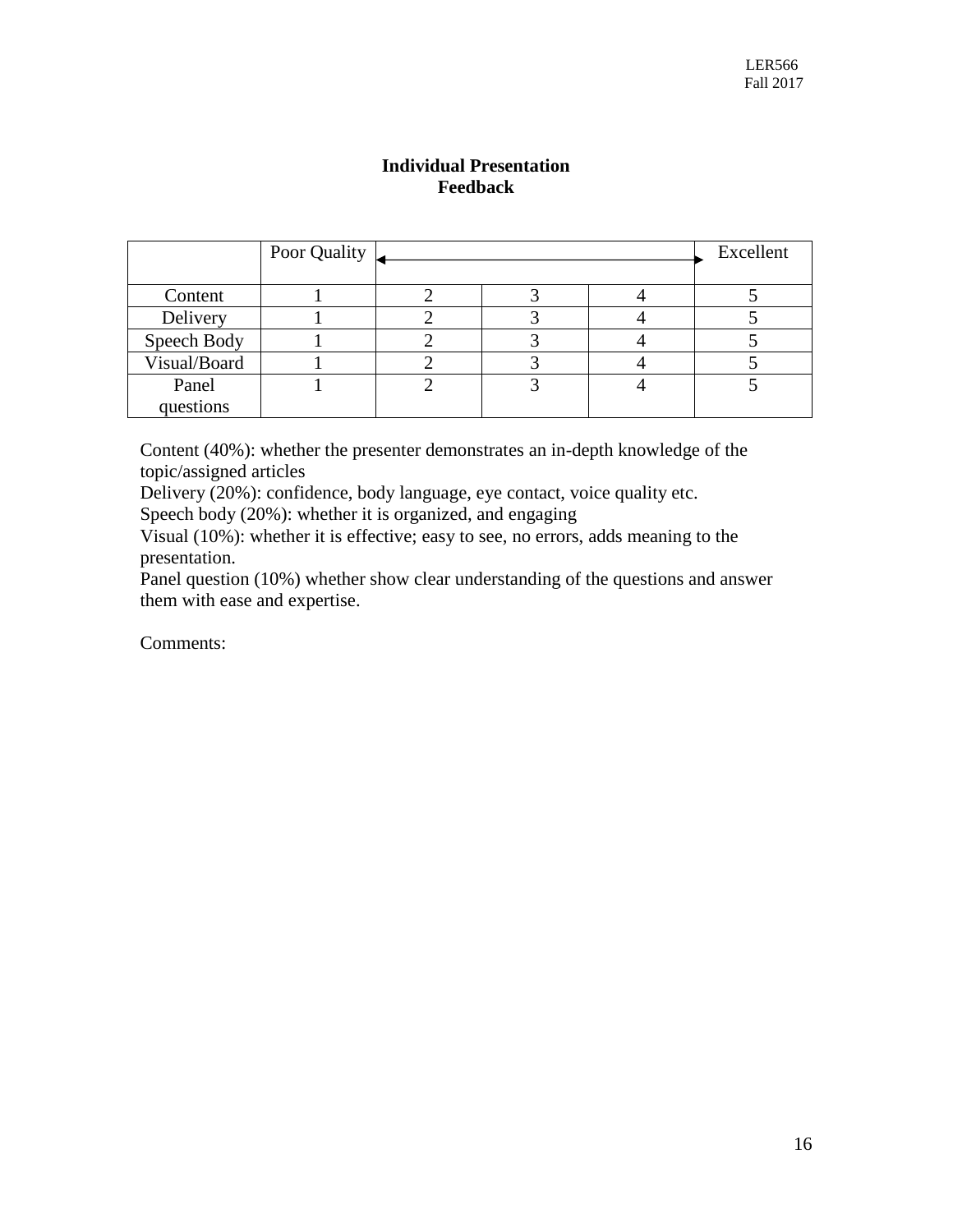|             | Poor Quality |  | Excellent |
|-------------|--------------|--|-----------|
| Content     |              |  |           |
| Delivery    |              |  |           |
| Speech Body |              |  |           |
| Visual      |              |  |           |
| Panel       |              |  |           |
| questions   |              |  |           |

# **Group Presentation Feedback**

Content (70%): whether demonstrate an in-depth knowledge of the topic

Delivery (10%): confidence, body language, eye contact, voice quality etc.

Speech body (10%): whether it is organized, and engaging

Visual (5%): whether it is effective; easy to see, no errors, adds meaning to the presentation.

Panel question/interaction with the audience (5%) whether show clear understanding of the questions and answer them with ease and expertise; whether actively engage with the audience.